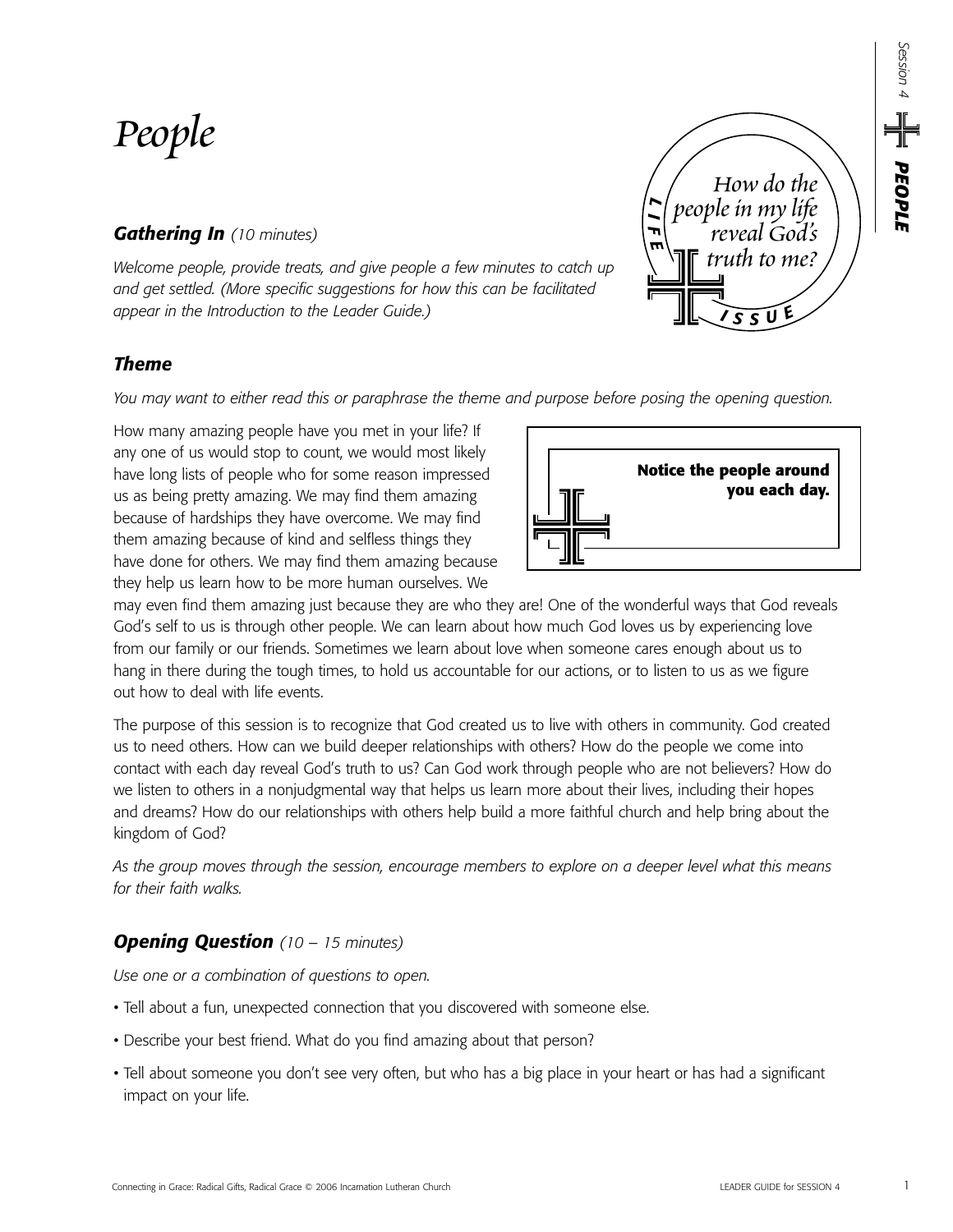- Who are some of the people you see or interact with on a typical day? Which ones would you like to know more about?
- Tell about a "wow" experience that you recently had.

## *Opening Prayer (1 – 2 minutes)*

#### *Read the following prayer.*

Gracious God, we are so thankful that you reveal yourself to us through those around us. Thank you for the gift of families, friends, neighbors, and coworkers who nurture and support us. Surprise us in the ways that you come to us in the voice or hands of another. Help us to look for you in our conversations, and give us honesty, courage, and wisdom as we listen to what you say to us through others. Thank you for the opportunity for fellowship that you provide through this small group. Be present with us and help us to connect with each other through our conversations and prayers. We ask this in the name of Jesus. Amen.

## *What does the Bible say? (20 minutes)*

*Read the following passages together or ask members of the group to read the passages while the other group members follow along.* 

*Briefly introduce the reading, "Jesus is confronted by a woman to whom he should not even be talking. She was not a Jew; she was not from Judah, yet she was not afraid to ask for the 'crumbs' that she knew would help her daughter. As Jesus brushes her off with what could be considered a racial slur, the woman surprises Him with her belief that her turn at God's grace would come. Through her, Jesus demonstrates God's commitment that all people, regardless of race, could experience the fullness of God's grace." (Pronounce the women's ethnic origin as SY-ROW-FA-NEE-SHAN.)*

#### **Mark 7:24-30**

<sup>24</sup>From there he set out and went away to the region of Tyre. He entered a house and did not want anyone to

know he was there. Yet he could not escape notice, <sup>25</sup>but a woman whose little daughter had an unclean spirit immediately heard about him, and she came and bowed down at his feet. <sup>26</sup>Now the woman was a Gentile, of Syrophoenician origin. She begged him to cast the demon out of her daughter. <sup>27</sup>He said to her, "Let the children be fed first, for it is not fair to take the children's food and throw it to the dogs." <sup>28</sup>But she answered him, "Sir, even the dogs under the table eat the children's crumbs." <sup>29</sup>Then he said to her, "For saying that, you may go—the demon has

left your daughter."  $\frac{30}{50}$  she went home, found the child lying on the bed, and the demon gone.

*Briefly introduce the reading, "This story is one of the best examples of how God can use anyone to help bring about the kingdom of God. Although Rahab is a pagan, she seems to have a pretty good grasp of God's plans for the Israelites. She helps Joshua and his men escape from Jericho so that they can live to destroy it. Because of her actions, Rahab and her family are saved from certain death."*

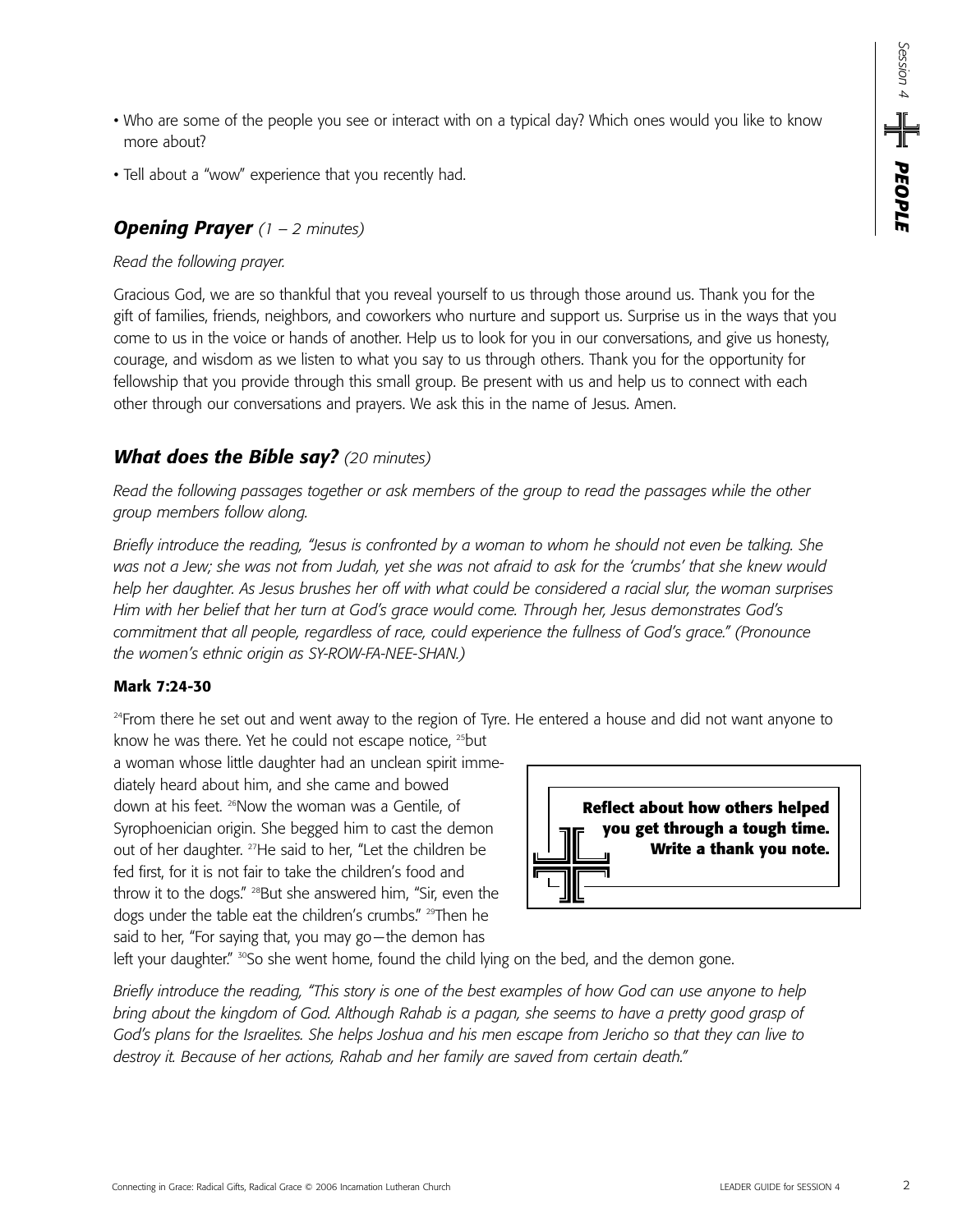#### **Joshua 2:1-16**

1 Then Joshua son of Nun sent two men secretly from Shittim as spies, saying, "Go, view the land, especially Jericho." So they went, and entered the house of a prostitute whose name was Rahab, and spent the night there. <sup>2</sup>The king of Jericho was told, "Some Israelites have come here tonight to search out the land." <sup>3</sup>Then the king of Jericho sent orders to Rahab, "Bring out the men who have come to you, who entered your house, for they have come only to search out the whole land." 4 But the woman took the two men and hid them. Then she said, "True, the men came to me, but I did not know where they came from. <sup>5</sup>And when it was time to close the gate at dark, the men went out. Where the men went I do not know. Pursue them quickly, for you can overtake them." 6 She had, however, brought them up to the roof and hidden them with the stalks of flax that she had laid out on the roof. 7 So the men pursued them on the way to the Jordan as far as the fords. As soon as the pursuers had gone out, the gate was shut.

Before they went to sleep, she came up to them on the roof <sup>9</sup>and said to the men: "I know that the LORD has given you the land, and that dread of you has fallen on us, and that all the inhabitants of the land melt in fear before you. <sup>10</sup>For we have heard how the LORD dried up the water of the Red Sea before you when you came out of Egypt, and what you did to the two kings of the Amorites that were beyond the Jordan, to Sihon and Og, whom you utterly destroyed. <sup>11</sup>As soon as we heard it, our hearts melted, and there was no courage left in any of us because of you. The LORD your God is indeed God in heaven above and on earth below. <sup>12</sup>Now then, since I have dealt kindly with you, swear to me by the LORD that you in turn will deal kindly with my family. Give me a sign of good faith 13that you will spare my father and mother, my brothers and sisters, and all who belong to them, and deliver our lives from death." <sup>14</sup>The men said to her, "Our life for yours! If you do not tell this business of ours, then we will deal kindly and faithfully with you when the LORD gives us the land."

<sup>15</sup>Then she let them down by a rope through the window, for her house was on the outer side of the city wall and she resided within the wall itself. <sup>16</sup>She said to them, "Go toward the hill country, so that the pursuers may not come upon you. Hide yourselves there three days, until the pursuers have returned; then afterward you may go your way."

## **Think About…**

*Provide a lead-in to the discussion, like "Before we look at what others have to say about these verses, let's take a few minutes to talk about our own interpretation."*

- What is your first reaction to the manner in which Jesus addresses the Syrophoenician woman? Are there other stories in which you remember Jesus being disengaged from those around him? (Mark 7)
- What is your response to Rahab's conversion? Do you think it is genuine, or is she saying this to affect the deliverance of her family? If you believe she is sincere, what key elements support your belief? (Joshua 2)
- God uses Rahab, a pagan prostitute, to help the Israelites gain access to the promised land. If God can use Rahab, God can use anyone! When have you felt that God was working through you to bring a word of hope or aid to someone else? (Joshua 2)
- How is what the woman asks for different than a sense of entitlement? How did her response to Jesus reflect her beliefs? Does this woman experience a conversion, or is she already a believer? (Mark 7)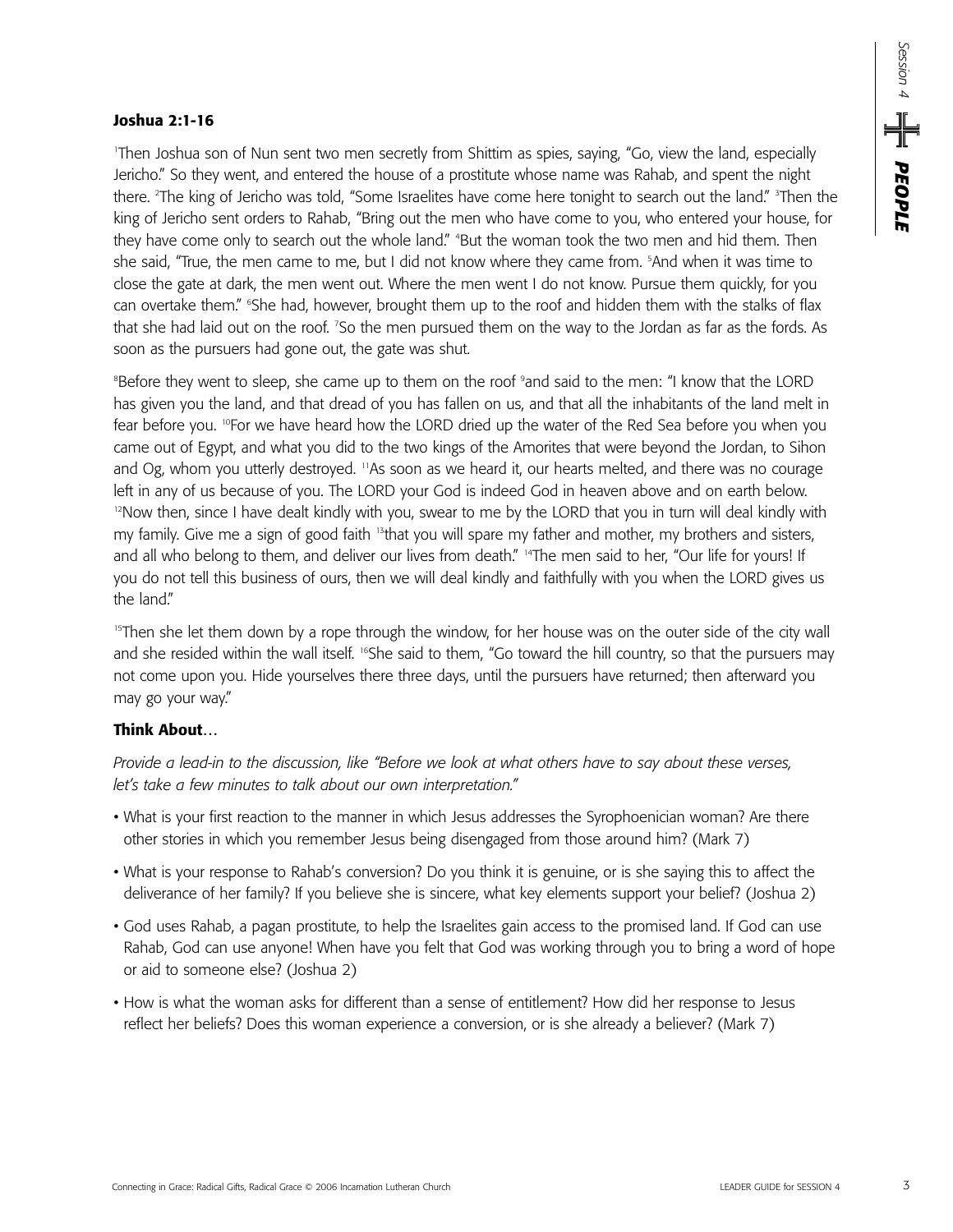## *What do others say? (40 minutes)*

*Read the following reflections together or ask members of the group to read a paragraph while the other group members follow along.*

When my daughter was about 4, I remember attending worship with her during Lent. As a little person, she was not at all interested in the activity of worship but was very good at keeping herself quietly occupied with the contents of a busy bag. In this instance, she was drawing with a golf pencil and a piece of paper. I didn't really pay attention to what she was doing until we got home and I asked her what she had drawn. I was struck with the poignancy of her



drawing: a crude but nonetheless recognizable picture of Jesus on the cross shedding tears from his eyes. WOW. I was amazed and moved. I think this was probably the first time I realized, in a powerful way, that God speaks to us through people, as God spoke to me through my daughter.

Don't get me wrong; it's not only God's pain I believe we hear through the words of the people we encounter (or experience through the art they create or the music they compose). I also believe that, through the people we come into contact with day after day, we can see all of what God has to give and share.

Take, for example, the proverbial encounter at the grocery store with a particularly cheerful clerk, especially on a day when I'm not feeling so cheery or eager to fill others with God's love. I approach the counter not thinking about being present, but rather preoccupied with the next item on my agenda. The clerk smiles and says, "Hi there! How are you today?" The sincerity and kindness in her voice pull me out of my fog. I snap into focus (a bit ashamed) and immediately my heart sings with gratitude for the blessing of a loving human exchange. After an experience like this, I am not only inspired to pay-it-forward with another (or the same clerk when I return to that store), but I am affirmed that God has gifted me with grace via someone who may or may not feel close to God. Isn't it amazing to think that God "pokes around" in the lives of people sometimes without their awareness?

There is a book that says being unusually attentive to people and giving "free attention giveaways" are key elements to "doable evangelism" and a means to share Jesus with another person. The book is *a.k.a. Lost: Discovering Ways to Connect with the People Jesus Misses Most,* by Jim Henderson. When we practice the art of being unusually attentive, we give a gift to another, like the cup of cold water referenced in Matthew 10:42 when Jesus said, "…and whoever gives even a cup of cold water to one of these little ones in the name of a disciple…none of these will lose their reward." When we are unusually attentive, we can also hear the still, small voice of God speaking to us in return through that person—maybe not directly, but certainly in hearing the Holy Spirit's translation of the person's words to us.

Have you ever found another person's wallet or purse and, upon returning it to the owner in its original condition with all of its contents, you were thanked profusely for your honesty? Can't you also hear God's voice saying, "…Well done, good and trustworthy slave…" (Matthew 25:21). Have you ever overreacted with your child, using a harsh tone and words you didn't really mean and, when you apologized, your son or daughter said "That's OK." Isn't Jesus also saying, "Your sins are forgiven"? Have you listened to the prompts of the Holy Spirit and sat with someone who told you a long story—one you've maybe already heard or would not normally care to hear? If you stayed the course and sat with that person, you were probably thanked for your attentiveness, the gift of your time, and your listening ears. Did you also hear God whisper, "I noticed you gave one of my little ones a cup of cold water. Thank you for showing this person my love."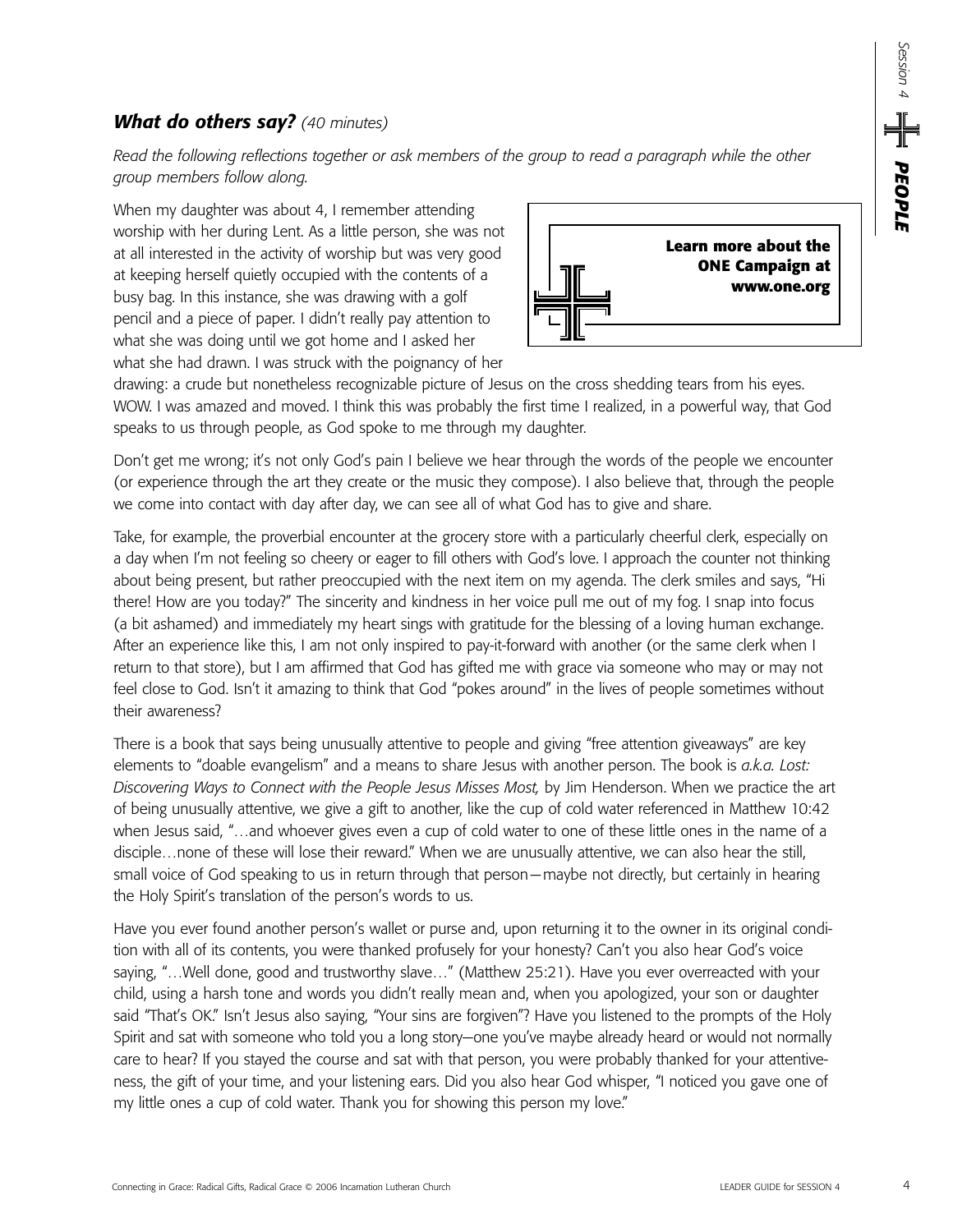What about the ONE Campaign and the messages calling us to care for the people of Africa in all of their various struggles? Behind the words of the founders (Bono, Brad Pitt, Bill and Melinda Gates, George Clooney), can we hear God calling people of faith to action through these icons? Absolutely! Like Rahab, we may not agree with elements of these individuals' lifestyles or political views, but we cannot dispute their urges to move on behalf of God's children who are in great need, ultimately helping to bring about the kingdom of God.

God's messages that come from others are more often small and quiet, but they can be just the nudge that gives us encouragement to continue on. It's why we believe so strongly that faith without the community is an incomplete faith. For the next few days, pay attention to your interactions with all people. Listen carefully: you may hear God speaking to you in everyday but important ways—a radical and sometimes unexpected gift of grace from God.

#### **Reflection from** *The Signature of Jesus*

"…We belong to God's people. Christianity can never be an affair that simply embraces our individual happiness... God did not call us into salvation in isolation but in community. Our personal destiny is but part of his magnificent saving plan that includes in its sweep not only the entire human community but the whole of creation, the inauguration of the new heavens and the new earth."

> From *The Signature of Jesus* (Revised Edition) by Brennan Manning, © 1996 by Multnomah Publishers, Inc.

## **Think About…**

*Groups that have been together for one or more years may want to use the questions with* •

- What are some gifts of faith or life that you would have missed out on if others hadn't pointed them out to you?
- In the first reflection, the author talks about being surprised by what she learned about God's love from her young daughter. How have people in your life revealed something about God's character to you?
- **When have you been "rewarded" for being a good listener? Your reward might have been to see the speaker** in a different light or to discover a similarity between the speaker and yourself, or the reward might have been a deeper connection. Do you expect those rewards or, when they come, do you consider them gifts of grace?
	- What distracts you from listening to what God may be saying to you through others?
	- Besides the members of this group, who are the people in your life with whom you can talk about your faith? How do you typically introduce the topic? If you haven't had these conversations, how might you imagine yourself introducing the topic to receptive listeners?
	- When have you experienced God through the actions of someone who does not profess to be a follower of Jesus? How did that "cup of cold water" lift your spirit?
- **How might God be using you to reveal God's love or another aspect of God's character to a person in** your life?
- **The second reflection talks about how God created us to be in community with each other. How do our** relationships with others help build a more faithful church and make a difference in our world to help bring about the kingdom of God?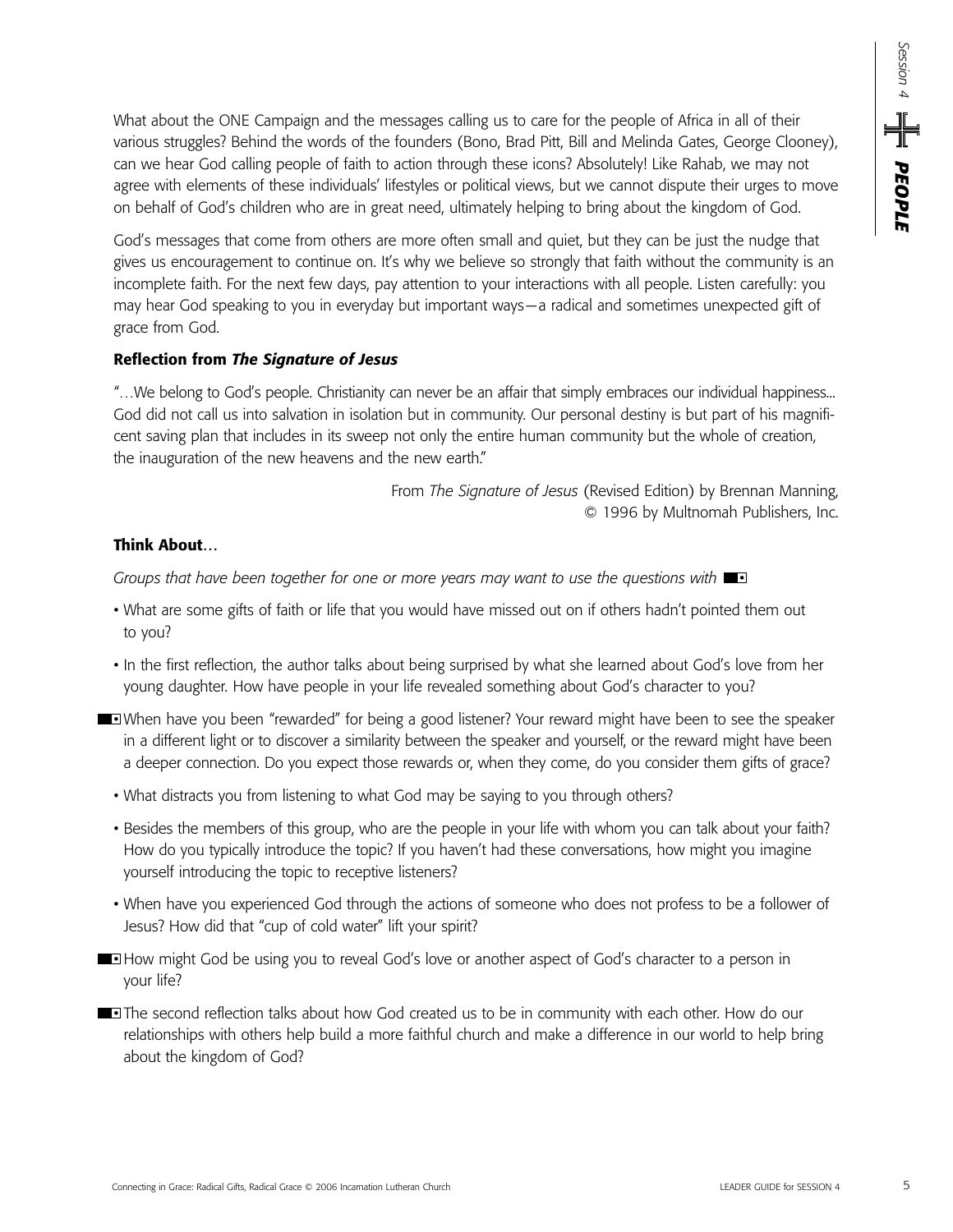- When have you experienced a sense of being connected to other people and God?
- What are some of the gifts that come from feeling connected with others? Are those gifts expected? How do we develop an awareness of those gifts and value and cherish them more?
- **How has a difficult time with someone revealed God's love to you?**

## *What's my response?*

*Point out this section to the small group. Read through the choices as a group and ask members to choose an activity that they would like to try for the month ahead. Group members don't need to choose the same response. Members may talk about their response and how they used it through the month at the next session, if they wish.*

None of us has an exclusive relationship with God. We were created to live with and learn from others. This month, look for opportunities to create and nurture relationships with others. Pay close attention to what you can learn about God from those people who are in your life by picking one or two of the following activities:



• Take some quiet time to think about the people in your

life who have nurtured your faith in the past as well as those who continue to do so. As you think of each person, focus on how he or she taught and encouraged you and how they continue to do so. Thank God for this group of faithful people in your life.

- Notice the people around you each day. Think about one thing that you could do to listen more intently to their stories or to learn more about them.
- Reflect on the times that you have needed to lean on other people. As you think about those who have been shelters or good listeners, say a prayer of thanks or write a thank you note to each one telling them how they have affected your life.
- Think about the people for whom you have been a support. As you think about them, pray for each one.
- Think about someone that you'd like to know more about. How could you make that happen?
- Look through your local paper to find a community event, like a special celebration or annual festival, and then volunteer to become involved. You may be surprised who God puts in your way or who you are called upon to serve in the process.
- Take the time to become acquainted with a neighbor you do not know well. Open the conversation by asking a question like, "Where did you grow up?" or compliment the person on the yard or the paint job on their house—anything that will allow you to start a conversation that will lead to establishing some commonality with your neighbor.
- Think about a broken relationship in your life. What is one thing you can do this month to reach out and maybe bring some healing to that relationship?
- Thank God for your small group and pray that you and the other members of your group will be open to developing a deeper sense of community. Note how each person in the group has been a "little Christ" for you.